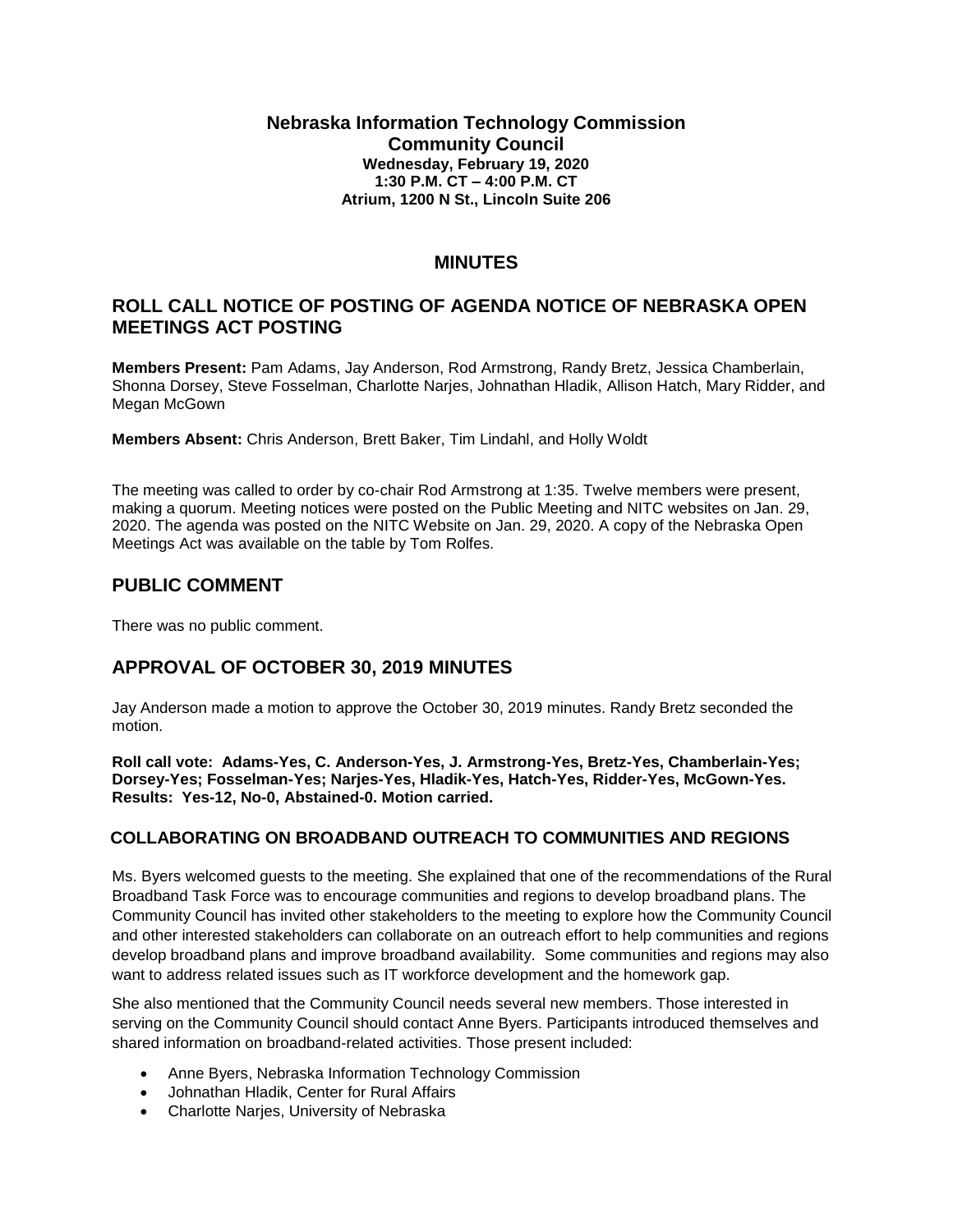- Eric Carstenson, Nebraska Telecommunications Association
- David Young, City of Lincoln
- Tom Rolfes, Nebraska Information Technology Commission
- Mary Ridder, Nebraska Public Service Commission
- Dan Spray, Connecting Point
- Cullen Robbins, Nebraska Public Service Commission
- Dusty Vaughn, representing Paige Wireless
- Julie Bushell, Paige Wireless
- Rod Armstrong, AIM Institute
- Randy Bretz
- Jay Anderson, NebraskaLink
- Allison Hatch, Nebraska Department of Economic Development
- Pam Anderson, American Broadband
- Jina Ragland, AARP
- Danny DeLong, AARP
- Greg McKee, University of Nebraska
- Steve Fosselman, Grand Island Public Library
- Judy Peterson, Central Nebraska Economic Development District
- Jessica Chamberlain, Norfolk Public Library
- Megan McGown, Great Plains Health
- Andy Pollack, Rembolt Ludtke, representing the Rural Telecommunications Coalition of Nebraska
- Shonna Dorsey, Mutual of Omaha
- Leigh Ann Spellman, NextLink

Rod Armstrong asked for information about LB 996 which was debated by the Legislature on Tuesday, Feb. 18, 2020. Johnathan Hladik explained that LB 996 would authorize the Nebraska Public Service Commission to collect crowd-sourced information to verify broadband availability. Accurate broadband maps will help correctly identify unserved areas which would be eligible for funding through the second phase of the FCC Rural Digital Opportunity Fund reverse auction.

Cullen Robbins also provided information on LB 992 which would implement several recommendations of the Rural Broadband Task Force. The bill would establish a process for using existing electric utility easements for telecommunications, establish a broadband coordinator position with the Office of the CIO, authorize the Nebraska Public Service Commission to establish an E-Rate Special Construction Matching Program, would modify rules regarding leasing dark fiber by public entities, and would establish term limits for Rural Broadband Task Force members. The bill currently includes language establishing four technicians to provide E-Rate and Technical assistance to libraries. This section is expected to be removed. Other options for providing assistance for libraries are being explored.

Governor Ricketts and Tony Goins, the Director of the Department of Economic Development, have made broadband availability a priority. Dan Curran reached out to Anne Byers while Ms. Byers was on vacation. She will follow up with Dan Curran to learn more about DED's plans to make sure that the Community Council and DED are working together and supporting each other. The group discussed options for helping communities. Ideas discussed included:

- **Developing case studies/best practices.** Participants suggested several communities and initiatives that could be profiled in case studies, including Gothenburg. Charlotte Narjes suggested looking at communities profiled by the Kansas City Federal Reserve Bank. Julie Bushell offered to provide information on how Paige Wireless is working with telecommunications providers, NPPD, and two public power districts on a pilot project
- **Hosting a broadband conference**
- **Establishing a facilitator program**